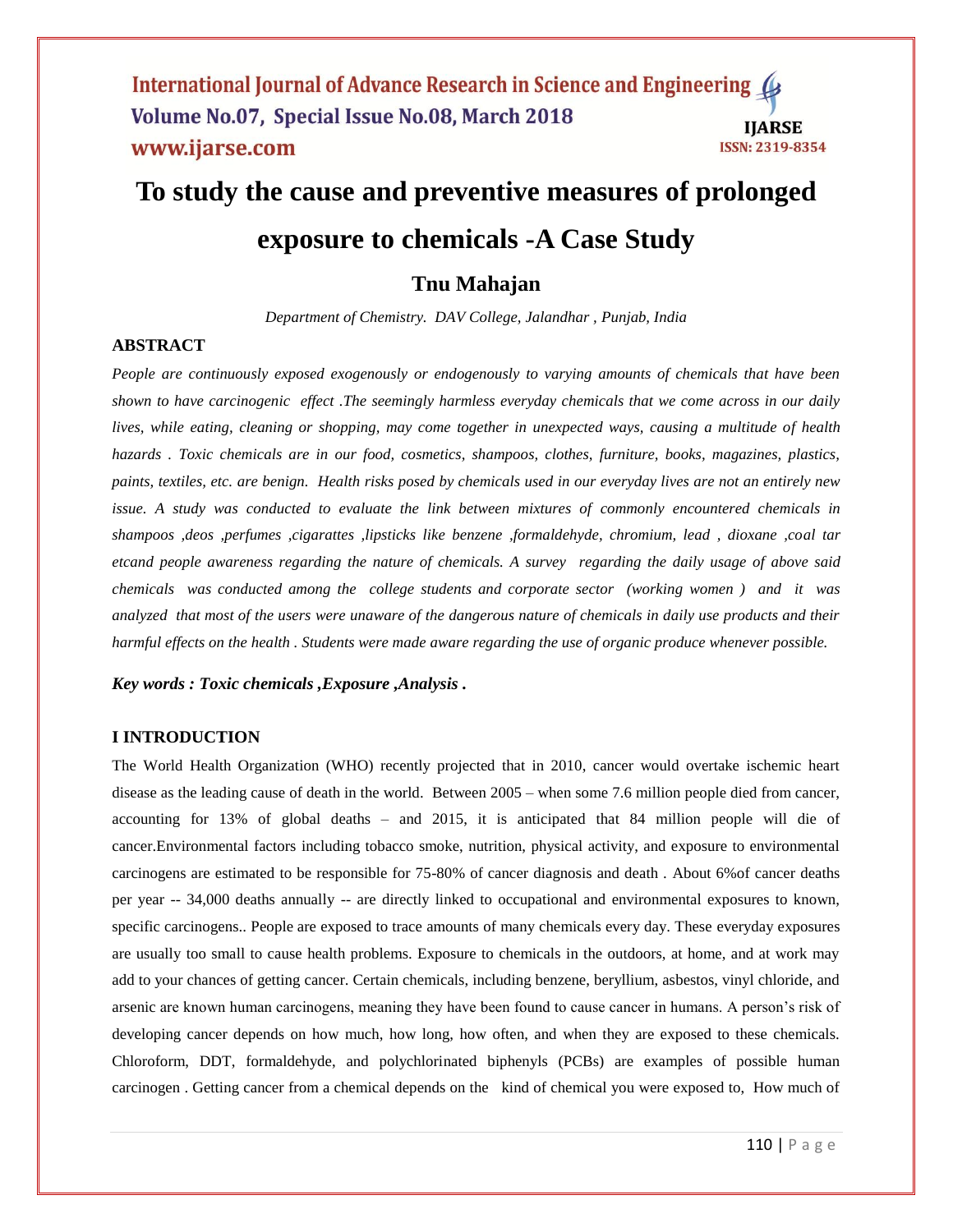#### International Journal of Advance Research in Science and Engineering 4 Volume No.07, Special Issue No.08, March 2018 **IJARSE** www.ijarse.com ISSN: 2319-8354

the chemical you were in contact with, How long the contact lasted, How often you were exposed, Your general health. Other lifestyle choices that might affect your chances of getting cancer include a poor diet, lack of exercise, or heavy drinking.

# **OBJECTIVES**

To assess exposure to chemicals ,risky behaviour and associated preventive methods **Method** : The study took place in Jalandhar . Around 240 people participated in the study .Most study participants were students, working women .A Structured questionare was used to collect information .The filling of the questionare was carried out after discussions of the objectives and advantage of the study to the respondants . The questionare contained demographic characteristics on age ,sex,occupation ,exposure and its cause ,precise name of the chemical and its prevention .

#### **RESULTS:**

#### **Table-1 Exposure to Chemicals**

| <b>SOURCE</b>                          | $No. \%$       |
|----------------------------------------|----------------|
| Cosmetics                              | 65%            |
| Food                                   | 80-90%         |
| <b>Plastics</b>                        | $>70\%$        |
| Env Exposure                           | 40-50%         |
| Non Carcinogenic but harmful chemicals | Mixed response |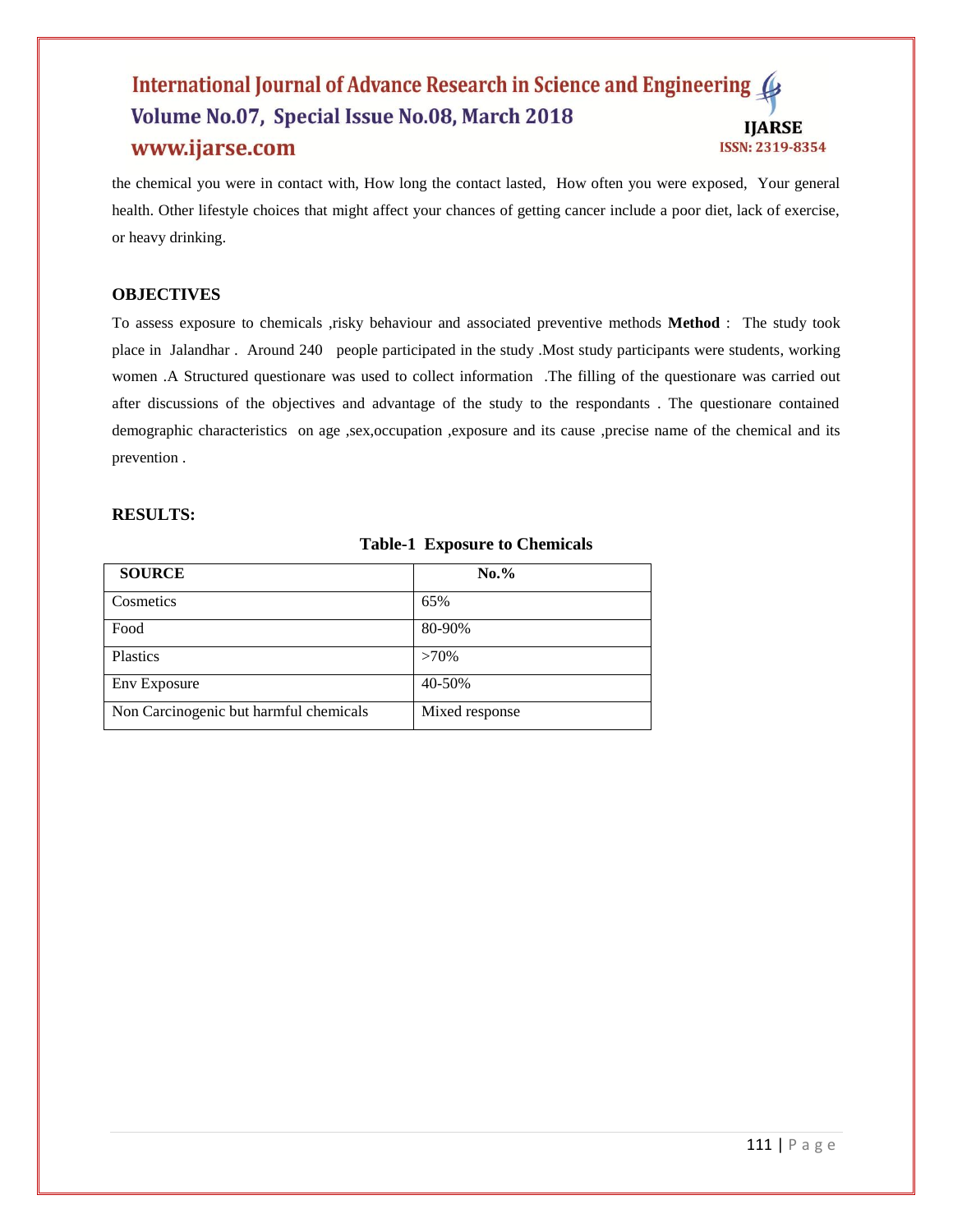## International Journal of Advance Research in Science and Engineering ( Volume No.07, Special Issue No.08, March 2018 **IJARSE** www.ijarse.com ISSN: 2319-8354



**Table-2**

| <b>Assessment of Risky Behaviour</b> | Respondants |
|--------------------------------------|-------------|
| Chemicals on skin                    | 40-50%      |
| Smoking at the workplace             | $10 - 15%$  |
| Eating at the workplace              | 60-70%      |
| Precautions at the workplace         | $10 - 20%$  |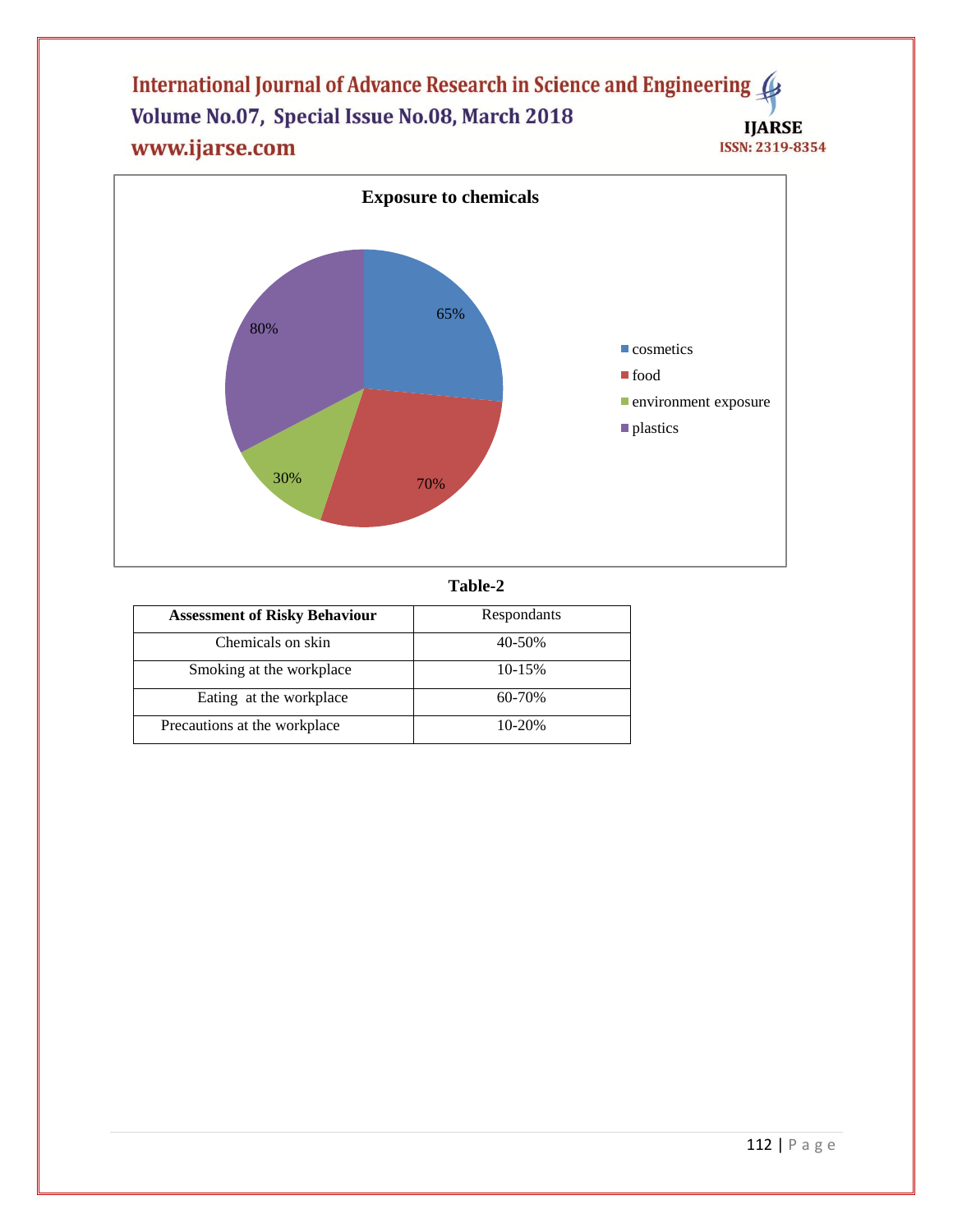International Journal of Advance Research in Science and Engineering ( Volume No.07, Special Issue No.08, March 2018 **IJARSE** www.ijarse.com **ISSN: 2319-8354** 





| <b>Daily Practices by Respondents</b> | <b>Duration of use</b> | $\%No$  |
|---------------------------------------|------------------------|---------|
|                                       |                        |         |
|                                       | $4-6$ hrs              | 80%     |
| Use of Mobile Phone                   |                        |         |
| Use of AC                             | $6-8$ hrs              | 45%     |
| Use of Polybags                       | Often                  | 80-90%  |
| Use of Electronic Gadgets             | Often                  | $>75\%$ |
| Env. Friendly Practices               | N.C                    | 20%     |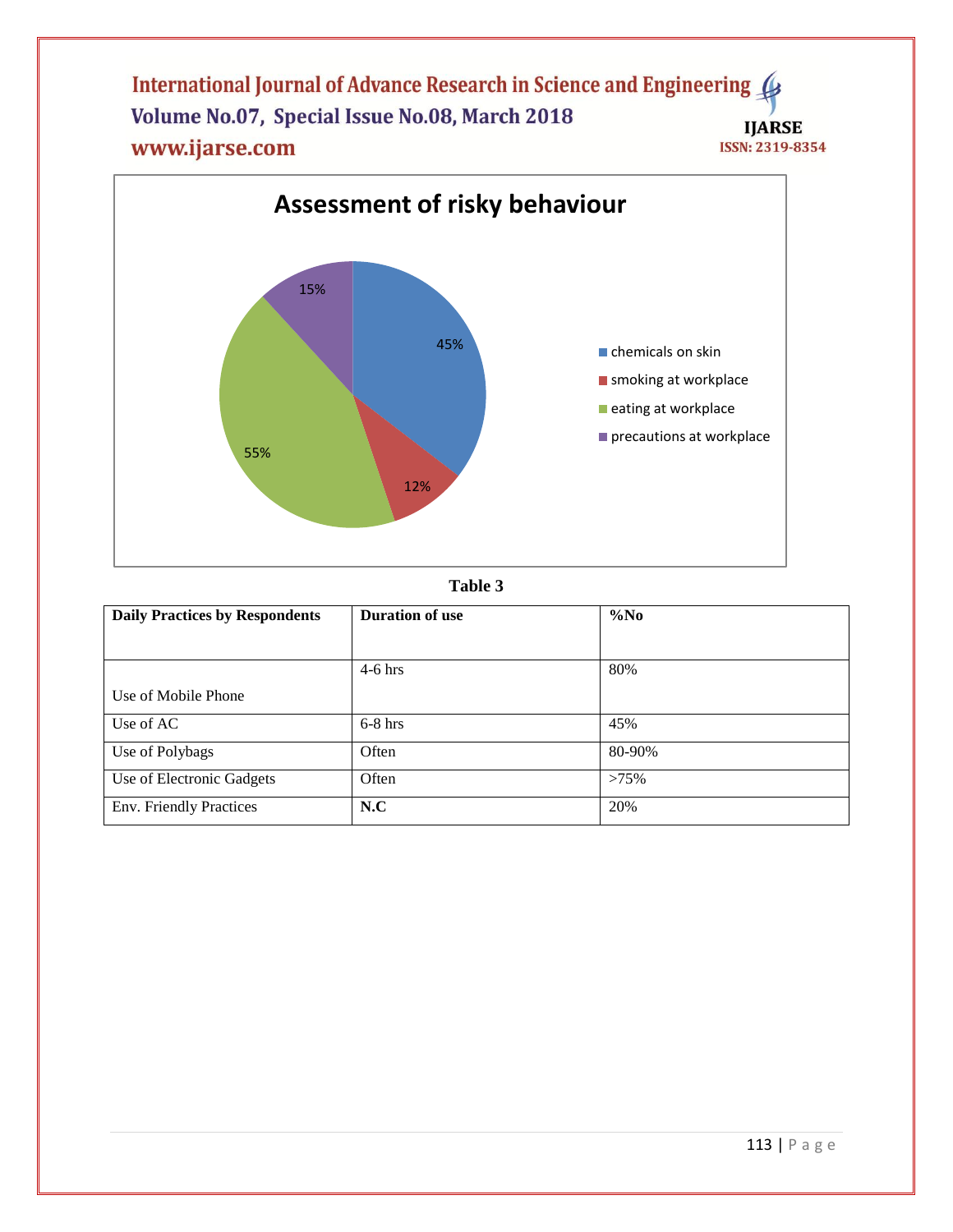International Journal of Advance Research in Science and Engineering Volume No.07, Special Issue No.08, March 2018 **IIARSE** www.ijarse.com ISSN: 2319-8354



# **RESULTS AND DISCUSSION:**

**Table1** shows the carcinogenic and non-carcinogenic chemicals the respondents were exposed to. 65% of the respondents use cosmetics like lipstick, shampoo, deos, perfumes, talcum powder, foundation, hair colouretc, without ever knowing the nature of chemicals.

| Ingredients | 4%     |
|-------------|--------|
| Packaging   | 15-20% |
| Advertising | 45-50% |
| Pricing     | 40-50% |

This proved that the advertising plays a major role in the mind set of the customers .

#### **Table-2**

Participants involving researches/students were using various chemicals like benzene, formaldehyde, acetone and performing many reactions like nitration , halogenations without the use of fume hood. The proportion of study sample was suggested to use of protective devices like use of hand gloves, laboratory coats, face caps, face masks, goggles, ear plugs and other protective clothing. Though everyday exposures to chemicals are usually too low to cause harmful health problems, exposure in the workplace can be more serious. Chemical exposures in the workplace can happen at high levels and over long periods of time. smoking can cause cancers of the lung, mouth, throat, , esophagus, pancreas, kidney, bladder, stomach.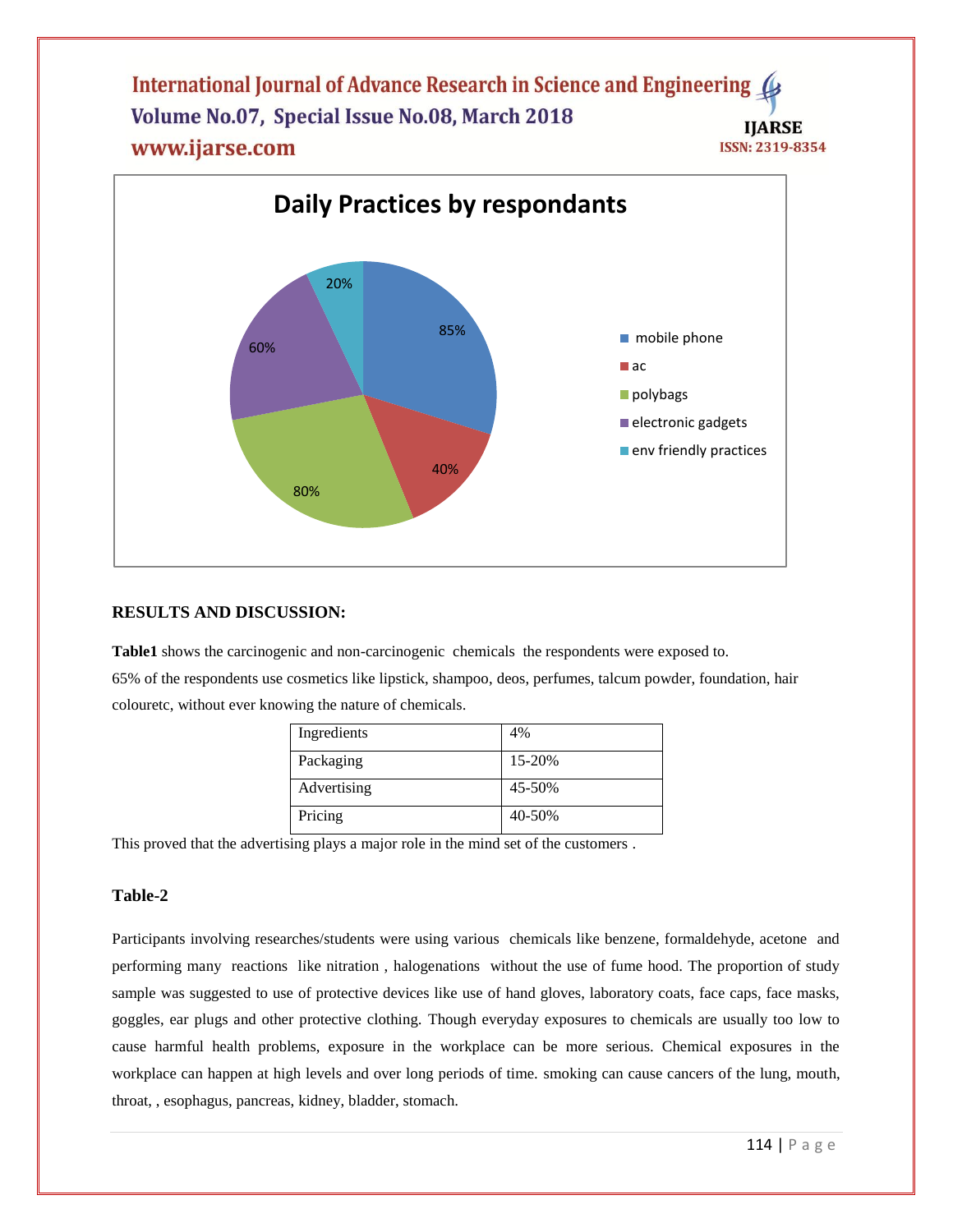#### International Journal of Advance Research in Science and Engineering Volume No.07, Special Issue No.08, March 2018 **IIARSE** www.ijarse.com **ISSN: 2319-8354**

# **Table-3**

Respondents were questioned regarding the use of mobile phone, electronic gadgets, polybags and eco friendly practices they adopt in their routine life. The evidence from the occupational and environmental exposures mentioned above was similarly judged inadequate. The effect of survey was done after a fixed interval of time and the corresponding changes were observed in the behaviour of participants (mainly students and working women).They were found to be more aware regarding the use of chemicals in cosmetics, in food, in daily practices. Avoiding the use of polybags, plastics and adopting eco- friendly practices were found to be inculcated in them. It's just about impossible to avoid plastics altogether, but you *can* look for plastics that are safer for your family and the environment.

#### **Discussion:**

The main responsible factors were a combination of urbanisation, industrialization, westernised life style, chronic health condition. The impact of life style and the environment on health is a growing area of concern in public health. The assessment of chemical exposure risky behaviours such as whether the subjects get the chemicals on their skin, smoke or eat at the workplace were poor.Individuals are capable of voluntarily reducing exposure to substances in diet but can't feasibly control their exposure to air, water and workplace pollution. Primary prevention will play an important role instead of waiting for the disease to occur.It was very difficult getting information from the study population except after long explanations of the advantage and objectives of the study. Even though, the small sample size prevents the generalisations of findings to a larger population, this descriptive observational study has generated hypothesis that can be used for analytical case control and studies.

Conclusion :Sensitization campaign to increase awareness on health hazards of occupational and environmental exposures to chemicals should be carried out in the end. Moreover Self regulating ,Educating ,Encouraging is the best way to solve the problem .

#### **REFERENCES**

- [1.] *Williams RR, Stegens NL, Goldsmith JR.* Associations of cancer sites and type with occupation and industry from the third national survey interview. *Journal of the National Cancer Institute*. 1977;59(4):1147-1185.
- [2.] *International Agency for Research on Cancer,* author. Tobacco smoking. 1986. Monograph on the evaluation of carcinogenic risks to humans. ISBN 92 832 1538 9.
- [3.] *Magrat I, Litvak J.* Cancer in developing countries: opportunity and challenge*. Journal of the National Cancer Institute*. 1993;85 (11): 862-873].
- [4.] *Perera F, Boffetta P.* Perspectives on Comparing Risks of Environmental Carcinogens*. Journal of the National Cancer Institute*. 1988;80 (16): 1282-1293. [PubMed].
- [5.] *Globocan 2008, International Agency for Research on Cancer*, WHO [http://globocan.iarc.fr](http://globocan.iarc.fr/)